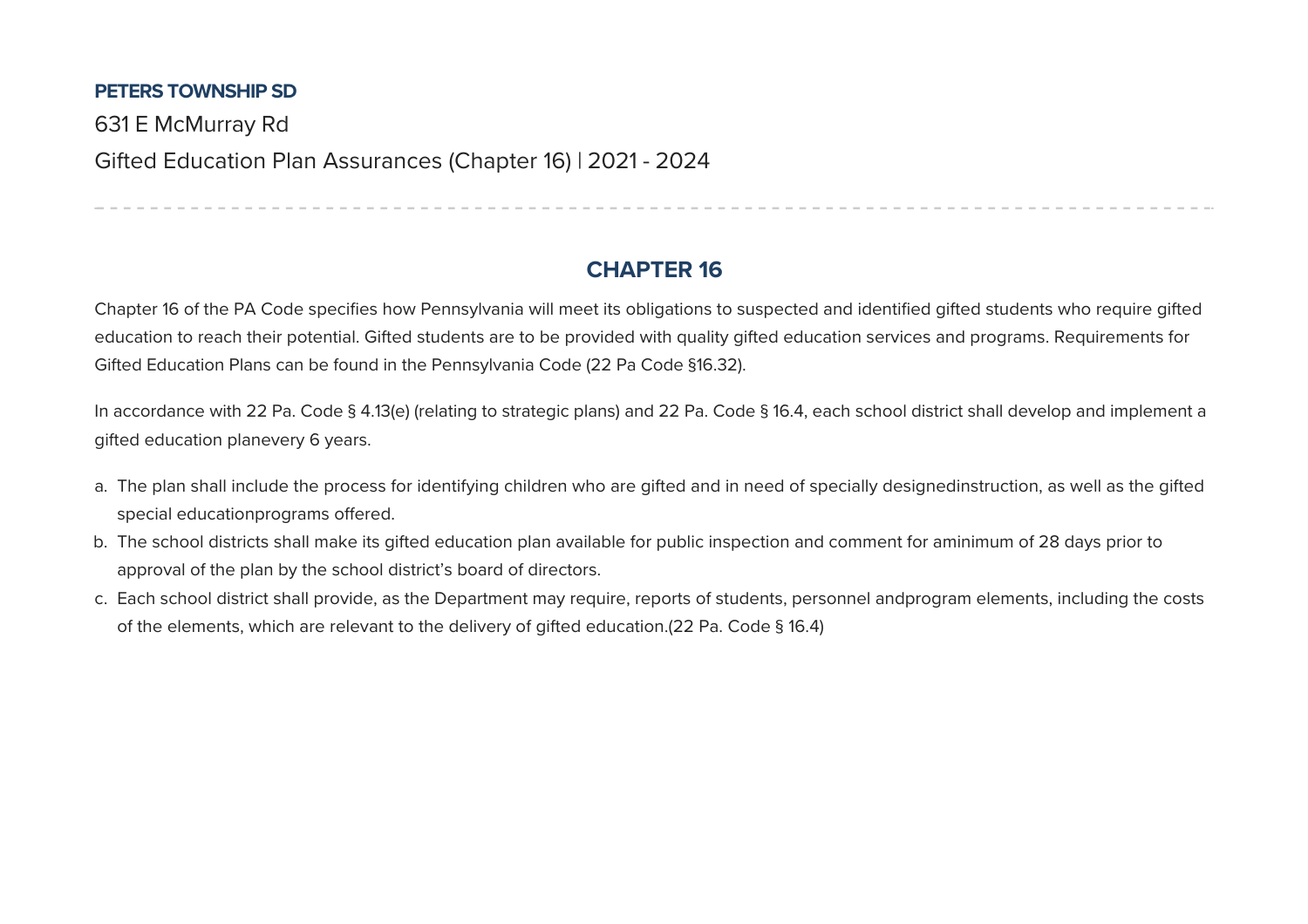1. Describe your district's public notice procedures conducted annually to inform the public of the gifted education services AND programs offered (newspaper, student handbooks, school website, etc.).

Peters Township School District through pubic procedures informs the public of gifted education services and programs each year. Gifted education information is posted on the District website, local newspaper and in the student handbooks. Every building holds a monthly PTA meeting and the Building's administration attends all the meetings, to provide information and answer any questions. There is also a PTA Council that meets with the District's administration every other month. There are newsletters, and bulletin boards, with information and activities available within the District. District Policy 114, titled Gifted Education, is include in the policy manual and available on the website.

2. Describe your district's process for locating students who are thought to be gifted and may need specially designed instruction. The Peters Township School District has established procedures whereby the classroom teacher and/or school counselor reviews student performance throughout the school year. This systematic screening process fulfills the District's obligation to conduct child find activities for students who may need services or instruction not ordinarily provided in the general education curriculum. The review considers analysis of data from standardized assessments (Acadience, PSSA, and local math assessments), report card information and teacher observations. If the student's screening, regardless of any disability, indicates that a student has potential consistent with the definition of mentally gifted or a performance level which exceeds that of other students in the general classroom the student will be referred for a gifted multidisciplinary evaluation (GMDE). If during the student's screening process, the student indicates a potential consistent with the definition of mentally gifted or a performance level which exceeds that of other students in the general classroom by demonstrating three of the following criteria, the student will be referred for a GMDE: Gifted Screening/Identification Process District Child Find - The District will use a system, that includes kid talk, standardized tests(Acadience, PSSA, and local math assessments) to locate and identify all students within the District who are thought to be gifted and in need of specially designed instruction. ALL Children – applies to students who are of "school age" starting at K in Peters Township School District. Screening of ALL students Grades in Reading (Acadience) and Mathematics (Local Curriculum based test for accelerated Math class/track) State and/or Local Assessments (PSSA) Teacher Input - (Kid Talks, grades, and projects) One or more grade levels above in Literacy The screening process may also include the following: Readiness/Developmental Tests (Acadience) Achievement test - PSSA Ability Tests -(Math - Curriculum based and Reading - Acadience) Anecdotal Information - from teachers, and/or parents Local Subject Area Assessment Local Curriculum Based Assessment Rating Scales Interest Inventories Cumulative Records Report Cards Three screening items required to proceed to issuing a Parental Permission to Evaluate will be issued OR A parent and/or a teacher may refer a child/student for a Gifted Evaluation, and a Parental Permission to Evaluate will be issued Parental Permission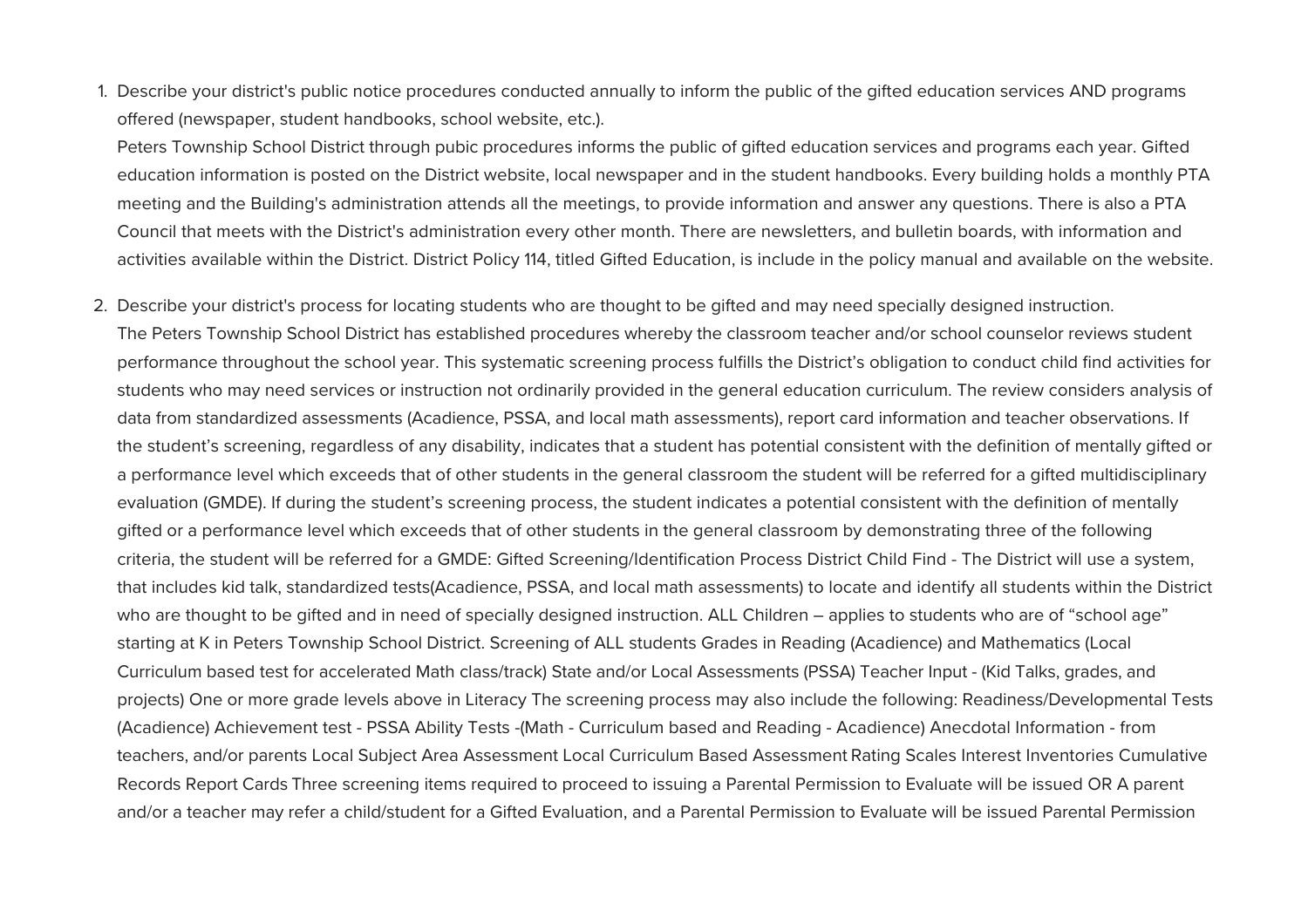to Evaluate Issued Gifted Evaluation

3. Describe your district's procedures for determining ELIGIBILITY (through MULTIPLE CRITERIA) and NEED (based on ACADEMIC STRENGTH) for potentially mentally gifted students (EVALUATION).

Mentally gifted is defined as outstanding intellectual and creative ability the development of which requires specially designed programs or support services, or both, not ordinarily provided in the regular education classes. Gifted services are to provide enrichment and/or acceleration. Intellectual ability is not equated with an IQ score alone. Intellectual ability is and should be a reflection of the range of assessments including a student's performance and potential. Gifted Criteria: In order for a student to be identified as a Gifted Learner in the Peters Township School District, the student must attain 21 points or higher. Cognitive Ability Requirement: (Maximum 15 points) (Wechsler Intelligence Scale for Children - Fifth Edition WISC-V) a. Full Scale IQ 140 or higher 15 points b. Full Scale IQ 130-139 10 points c. IQ 135 in either verbal and/or non-verbal 10 points d. Full Scale IQ 125-129 5 points e. Full Scale IQ 124 or lower 1 point Multiple Criteria Indicating Gifted Ability (Maximum 20 points) a. Achievement (Maximum 4 points) (Kaufman Test of Educational Achievement - Third Edition (KTEA-3) Above grade level achievement - 97th percentile 4 points, 90th to 96th 2 points b. Rate of Acquisition and Retention/Early Skill Development (Maximum 2 points) Scales of Gifted Students (SIGS) - Home Rating Scales Parent Input Form - 2 points c. Rate of Acquisition and Retention/Early Skill Development (Maximum 4 points) Scales of Identifying Gifted Students (SIGS) - School Rating Scales Chuska Scales for Determining Rates of Acquisition and Retention- Teacher Ratings Teacher Input Forms - 4 points d. Demonstrated Achievement (Maximum 8 points) Grades - 4 points or Exceptional products or portfolios – 2 points Assessments - 4 points Intervening Factors Masking Giftedness Are there any health factors that impact this student's learning? (Diabetes, ADHD, Autism) Are there any familial variables that impact this student's learning? (Mental Health - depression/anxiety) Is the student bi-lingual or is another language spoken in the home? (English Language Learner) (Spanish spoken in the home) Does the student exhibit extraordinary giftedness in a single domain unaccompanied by giftedness in any other domains? (Maybe, gifted in Math, but struggle in reading) Are there behavioral concerns in the classroom or school setting? (lack of focus, depression, oppositional defiant) Are there any concerns about this student's learning performance, such as a disability? (Specific learning disability, ADHD, Other health impaired)

4. Describe the gifted programs\* that are offered to provide opportunities for acceleration, enrichment, or both. \*The word "programs" refers to the CONTINUUM OF SERVICES, not one particular option.

All students in the District are ensured of an appropriate education that includes enrichment and/or acceleration opportunities. a continuum of services will be available to address the specific needs of many different types and levels of giftedness from kindergarten through grade